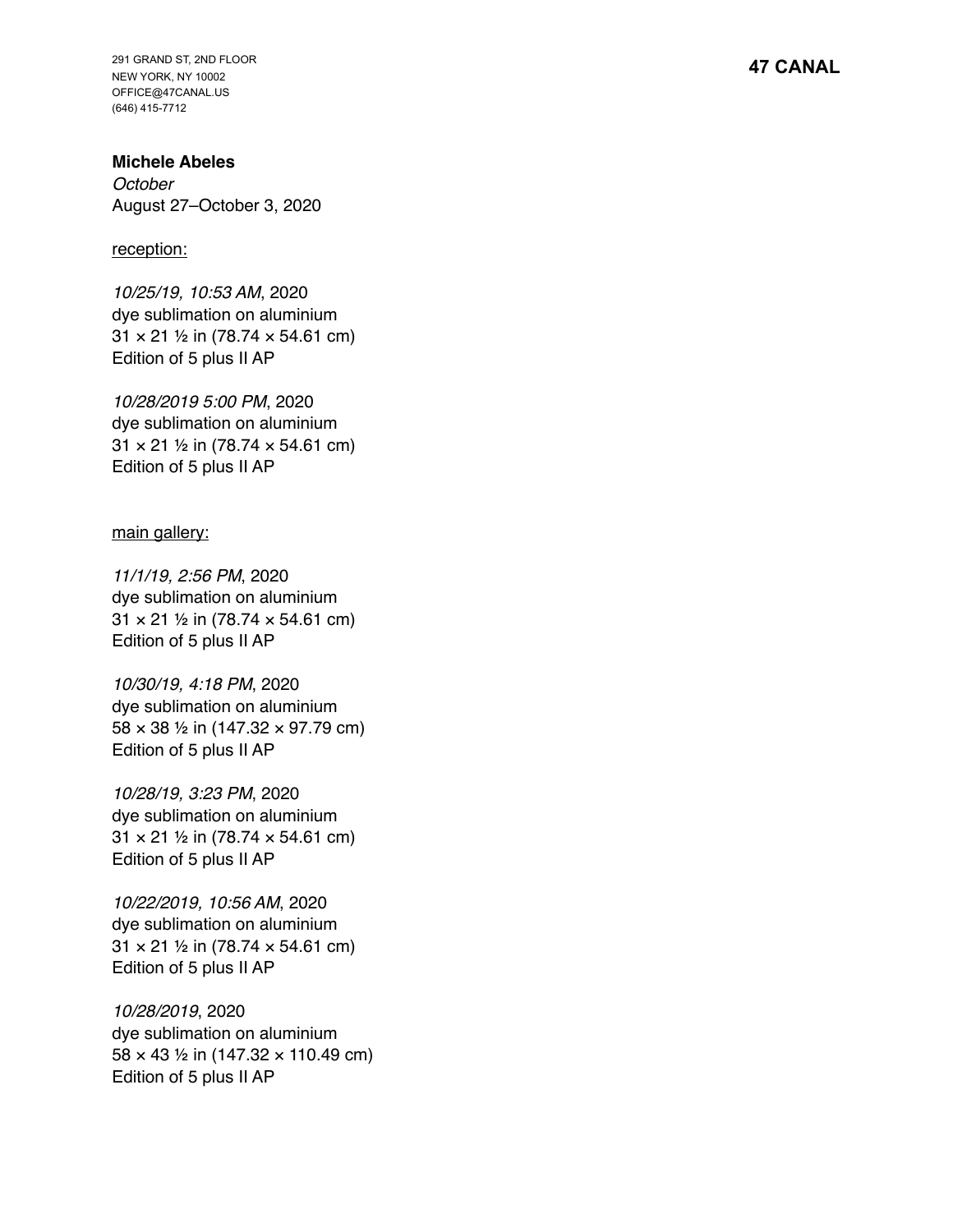291 GRAND ST, 2ND FLOOR NEW YORK, NY 10002 OFFICE@47CANAL.US (646) 415-7712

## main gallery (continued):

*10/30/19*, 2020 dye sublimation on aluminium 58 × 38 ½ in (147.32 × 97.79 cm) Edition of 5 plus II AP

*10/28/2019 4:44 PM*, 2020 dye sublimation on aluminium 31 × 21 ½ in (78.74 × 54.61 cm) Edition of 5 plus II AP

*10/27/19, 2:02 PM*, 2020 dye sublimation on aluminium 31 × 21 ½ in (78.74 × 54.61 cm) Edition of 5 plus II AP

*10/17/19, 2:10 PM*, 2020 dye sublimation on aluminium 31 × 21 ½ in (78.74 × 54.61 cm) Edition of 5 plus II AP

*11/1/19, 2:20 PM*, 2020 dye sublimation on aluminium 31 × 21 ½ in (78.74 × 54.61 cm) Edition of 5 plus II AP

*10/14/2019 4:36 PM*, 2020 dye sublimation on aluminium 31 × 21 ½ in (78.74 × 54.61 cm) Edition of 5 plus II AP

*10/31/19, 10:01 AM*, 2020 dye sublimation on aluminium 31 × 21 ½ in (78.74 × 54.61 cm) Edition of 5 plus II AP

*10/13/2019 5:00 PM*, 2020 dye sublimation on aluminium 31 × 21 ½ in (78.74 × 54.61 cm) Edition of 5 plus II AP